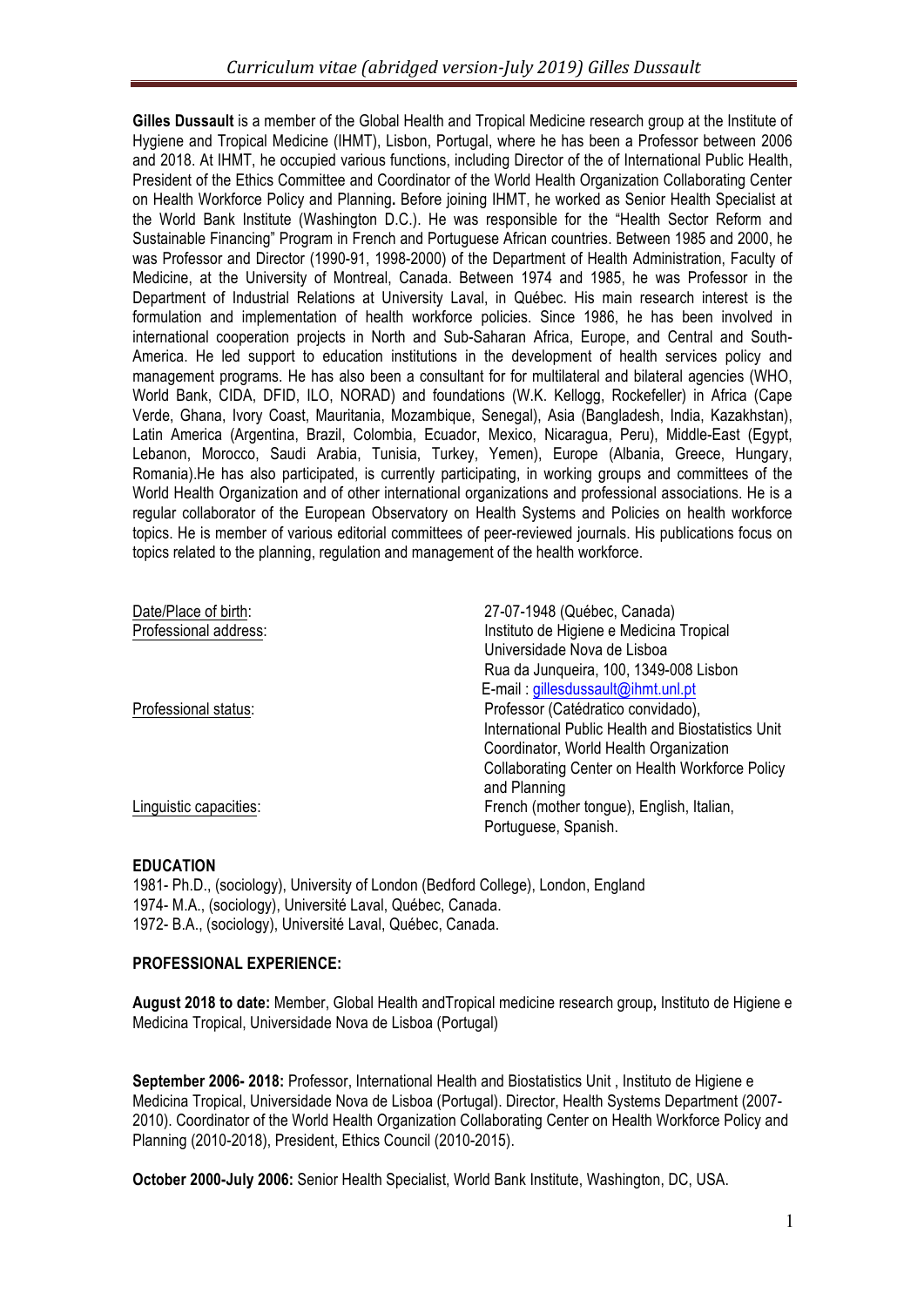**September 1985-September 2000:** Professor (Associate 1985, Full 1994), Department of Health Administration, Faculty of Medicine, University of Montreal, Canada. Chair, 1990-91, 1998-2000. Director, Masters program 1986-1990.

**September 1991- August 1992**: Invited Professor, Departamento de administração e planajemento em saúde, Escola Nacional de Saúde Pública, Rio de Janeiro, Brasil. (Scholarship, Conselho Nacional da Pesquisa Cientifica do Brasil).

**November 1974- August 1985**: Assistant, Associate professor, Department of Industrial Relations, Université Laval, Québec, Canada.

**1983-1984**: Visiting Lecturer, Labour Studies Programme, Department of Economics, University of Melbourne; (July 1983-May 1984) and Department of Sociology, Latrobe University, (February-March 1984), Melbourne, Australia. Department of Community Health, School of Medicine, University of Auckland, Auckland, New Zealand (June-July 1984).

#### **OTHER ACTIVITIES (2006 TO DATE)**

- (2020) **Member**, Technical Working Group on Revision of Guidelines on Increasing access to health workers in remote and rural areas through improved retention,, World Health Organization, Geneva
- (2018) **Member**, Health Labour Market Analysis Working Group, World Health Organization, Geneva
- (2016-18) **Member**, Guidelines Development Group on Community Health Workers, World Health Organization, Geneva
- (2016) **Member**, Advisory Committee, Accelerated Medically Trained Clinician Research Collaborative, University of Utah
- (2014-) **Member**, Advisory Committee, Pan-Canadian Health Human Resources Network, Ottawa (Canada)
- (2011) **Chair**, International Evaluation Committee, Institut de recherche Robert-Sauvé en santé et en sécurité du travail (IRSST), http://www.irsst.qc.ca/en/ , Montreal (Canada)
- (2009-10) **Member**, Technical Working Group on Increasing access to health workers in remote and rural areas through improved retention: global policy recommendations, World Health Organization, Geneva
- (2009-10) **Member**, Consultative group on primary care reform, Ministry of Health of Portugal
- (2009) **Membe**r, Health System Strengthening Evaluation Advisory Committee, Global Alliance for Vaccines and Immunization (GAVI)
- (2008 2011) **Member**, Global Advisory Group on Nursing and Midwifery, World Health Organization, Geneva
- (2007-8) **Member**, Migration Technical Working Group, Global Health Workforce Alliance- World Health Organization, Geneva- http://www.who.int/mediacentre/news/notes/2007/np23/en/
- (2006- to date) **Member**, Strategic Advisory Board, International Center for Human Resources in Nursing, Geneva
- (2005- to date) **Membe**r, Strategic Advisory Board, International Center on Nurse Migration, Philadelphia (USA)- https://www.intlnursemigration.org/
- (2006) **Chair**, International Evaluation Committee , Canadian Health Services Research Foundation
- (2001-06) **Chair**, Advisory Board, International Health Program, University of Georgetown (Washington DC)
- **Member**, Editorial boards: *Human Resources for Health*, *International Journal of Health Planning and Management*, *Physis-Revista de Saúde Coletiva*, *BMC International Health and Human Rights, Design for Health/Progettare per la sanita*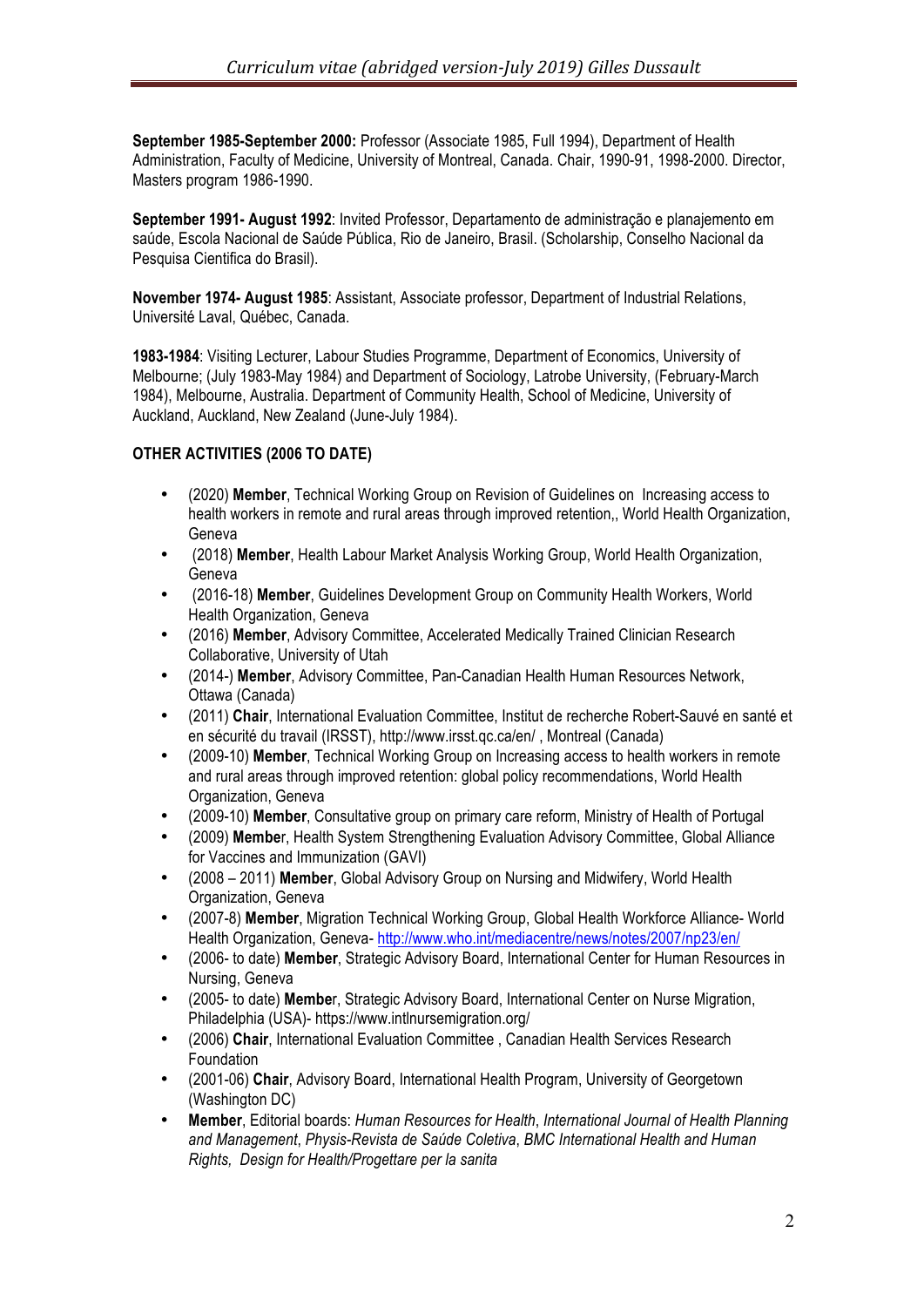# **TEACHING EXPERIENCE**

Courses in Health services planning, Analysis of health care systems, Human resources policies and management, Sociology of health care. Supervision of postgraduate work: Masters thesis (N=26), PhD thesis (N=14); Member of examination MSc committees and PhD juries (N= 50+).

#### **FIELDS OF RESEARCH INTEREST**

The process of production and utilization of health services. Human resources for health development policies. The regulation of health care work. Training of health care managers.

#### **INTERNATIONAL ACTIVITIES**

- o Leader of international cooperation projects (mainly development of health services management capacity) in Haiti, Italy, Morocco, Nicaragua, Romania, Tunisia and Senegal.
- o Consultant for multilateral and bilateral agencies (WHO, World Bank, CIDA, DFID, ILO, NORAD) and foundations (W.K. Kellogg, Rockefeller). Missions and projects in Africa (Cape Verde, Ghana, Ivory Coast, Mauritania, Mozambique, Senegal, Asia (Bangladesh, India, Kazakhstan), Latin America (Argentina, Brazil, Colombia, Ecuador, Mexico, Nicaragua, Peru), Middle-East (Egypt, Lebanon, Morocco, Saudi Arabia, Turkey, Yemen), Europe (Albania, Greece, Hungary, Romania).

#### **SELECTED RECENT PROJECTS (last 5 years)**

- o Effective Recruitment and Retention Strategies for Health Workers, funded by the European Commission FP7Program (http://ec.europa.eu/chafea/documents/health/2015\_healthworkforce\_recruitment\_retention\_frep\_en.pd f)
- $\circ$  The Health Workforce requirements of achieving Universal Health Coverage, funded by Global Health Workforce Alliance and the World Health Organization (http://www.who.int/workforcealliance/knowledge/resources/hrhreport2013/en/)
- o Nurses in Advanced Roles: A Review of Relevance for Portugal, (with Queen Margaret University, Edinburgh); funded by the World Health Organization -Office for the European Region
- o The situation of the health workforce in the Portuguese-speaking African countries (with World Health Organization-Geneva), funded by the European Commission http://www.who.int/hrh/resources/observer2/en/index.html
- o The impact of Global Health Initiatives on the health sector in Angola, Mozambique and South Africa; with Universities Agostinho Neto (Luanda), Eduardo Modlane (Maputo), Western Cape (Cape Town), Pretoria (Pretoria), Institute of Tropical Medicine (Antwerp), Royal College of Physicians (Dublin), funded by the European Commission FP6Program.
- o Scaling up the health workforce in low-income countries; with Swiss Tropical Institute /Basel) and World Health Organization- Geneva; funded by the International Center for Human Resources in Nursing (http://www.healthworkforce4europe.eu/downloads/3.\_Dussault\_G,\_et\_al.\_Scaling\_up\_the\_stock\_of\_he alth\_workers.pdf )
- o Nursing in transition the European Union; funded by the European Observatory on Health Systems and Policies

(http://bcdmi.co.uk/EMEA/WHO/PolicyDialogue2009/Stockholm/Scoping%20Paper\_nurses%20in%20EU \_FINAL.pdf)

- o Migration of health personnel in Europe; funded by the World Health Organization -Office for the European Region
- o Mobility of health workers in Portugal, funded by the European Commission FP7 Program(http://www.euro.who.int/en/health-topics/Health-systems/healthworkforce/publications2/2011/health-professional-mobility-and-health-systems.-evidence-from-17 european-countries)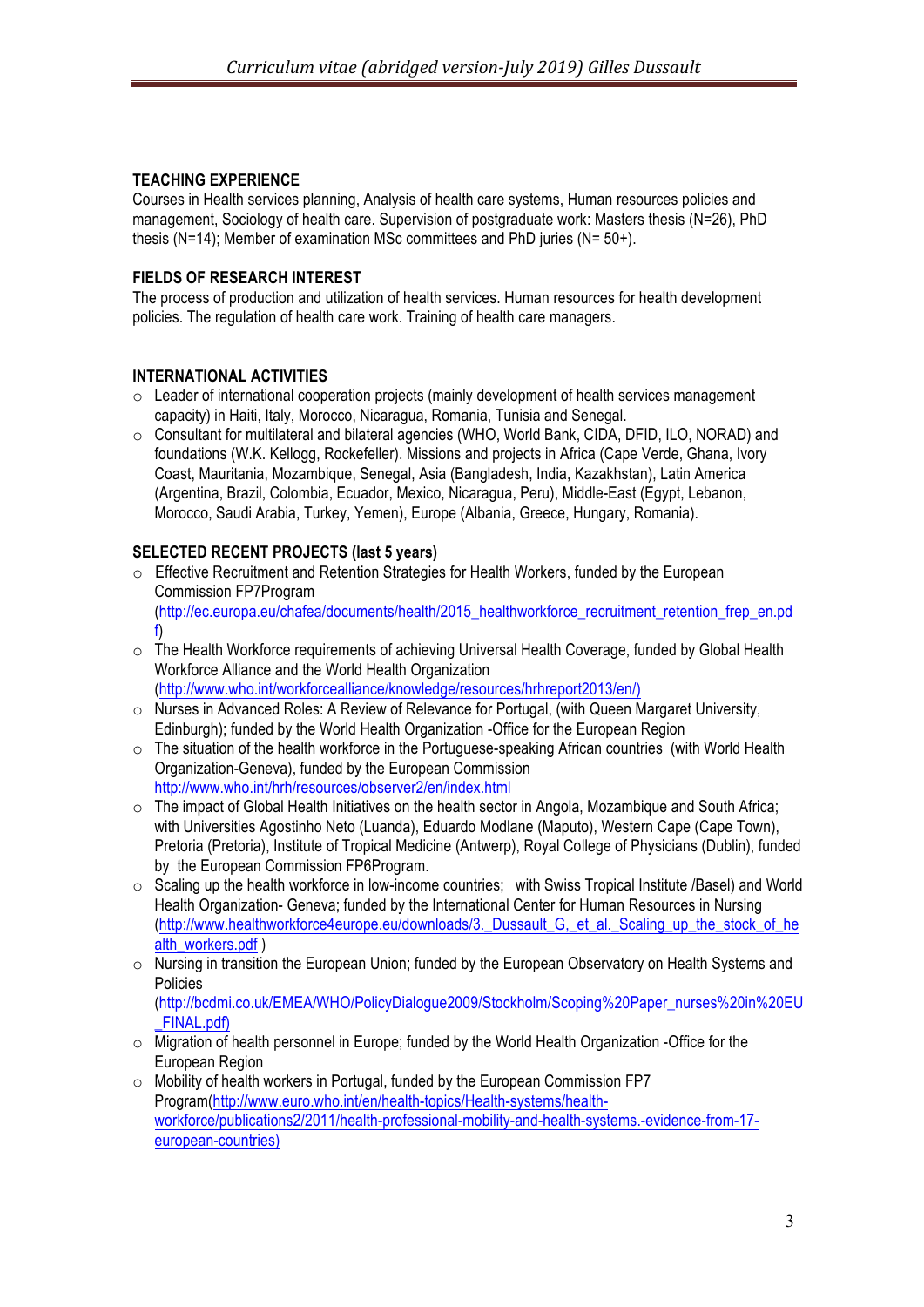#### **RECENT PUBLICATIONS (Older publications available on request)**

#### **Books, monographs,**

- 1. (2011) Wismar M., Maier C.B., Glinos I.A., **Dussault G.**, Figueras J., **Health Professional Mobility and Heath Systems: evidence from 17 European countries,** European Observatory of Health Systems and Policies, Brussels. ISBN 978 92 890 0247 9 ; http://www.euro.who.int/en/health-topics/Health-systems/healthworkforce/publications2/2011/health-professional-mobility-and-health-systems.-evidence-from-17 european-countries
- 2. (2010) **Dussault, G.,** Fronteira, I., (dir.) **Análise dos recursos humanos da saúde (RHS) nos países africanos de língua oficial portuguesa (PALOP)** (The situation of the health workforce in African Portuguese-speaking countries), WHO, Human Resources for Health Observer Series, no 2, Geneva (ISBN 978 92 4 859907 1), http://www.who.int/hrh/resources/observer2/en/index.html
- 3. (2006) **Dussault, G**., Letourmy, A, Fournier, P. (eds) **L'Assurance maladie en Afrique francophone**, Washington, World Bank (HNP Series) ISBN 10-8213-6617-3; 596 p.

#### **PUBLISHED REPORTS**

- 1. (2018) **Dussault G**, Kawar R, Castro Lopes S, Campbell J. **Building the primary health care workforce of the 21st century** - Background paper to the Global Conference on Primary Health Care: From Alma-Ata Towards Universal Health Coverage and the Sustainable Development Goals. Geneva: World Health Organization: https://www.who.int/docs/default-source/primaryhealth-care-conference/workforce.pdf?sfvrsn=487cec19\_2
- 2. (2016) Kroezen M., Buchan J., **Dussault G.,** Glinos I., Wismar M., **How can structured cooperation between countries address health workforce challenges related to highly specialized health care: Improving access to services through voluntary cooperation in the EU**, European Observatory on Health Systems and Policies, Policy Brief no 20, World Health Organization , Copenhagen
- 3. (2015) Barriball KLB, Buchan J, Craveiro J, Dieleman I, Dix M, **Dussault G** ,et al. **Recruitment and retention of the health workforce in Europe: Final Report**. Luxembourg: Publications Office of the European Union; https://ec.europa.eu/health/sites/health/files/workforce/docs/2015\_healthworkforce\_recruitment\_r etention\_frep\_en.pdf
- 4. (2014) **Dussault G**, **Plano Nacional de Saúde 2012-2016: Roteiro de Intervenção em Recursos Humanos em Saúde (RHS)** [National Health Plan 2012-2016: Human resouces], Lisbon, Portugal (http://pns.dgs.pt/files/2014/12/2014\_13\_Recursos-Humanos.pdf)
- 5. (2013) Campbell J, **Dussault G**, Buchan J, Pozo-Martin F, Guerra Arias M, Leone C, Siyam A, Cometto G., **A universal truth: no health without a workforce***.* Forum Report, Third Global Forum on Human Resources for Health, Recife, Brazil. Geneva, Global Health Workforce Alliance and World Health Organization. http://www.who.int/workforcealliance/knowledge/resources/hrhreport2013/en/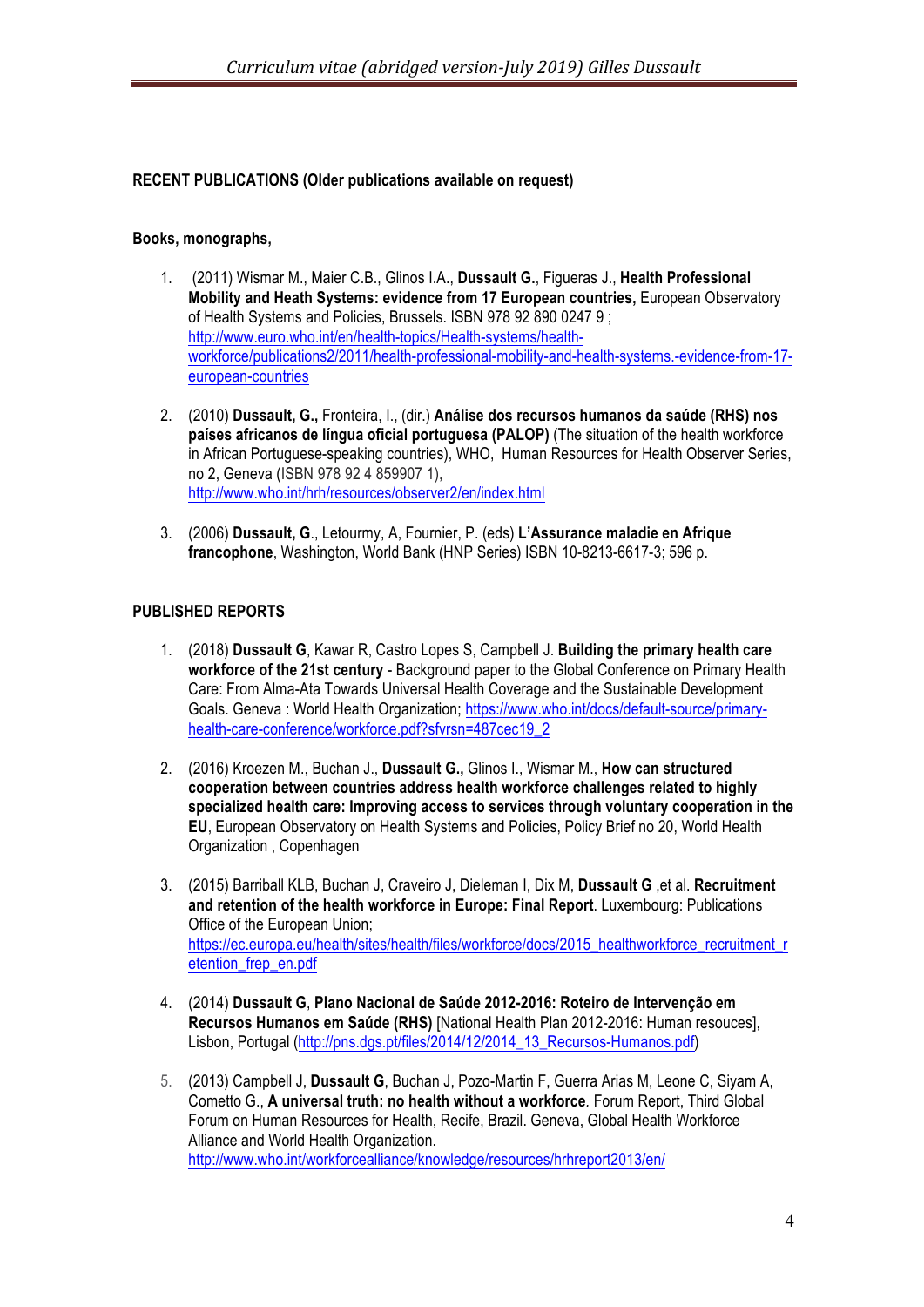- 6. (2012) **Dussault G**., Perfilieva G., Pethick J., **Implementing the WHO Global Code of Practice on International Recruitment of Health Personnel in the European Region**, World Health Organization, Copenhagen, http://www.euro.who.int/\_\_data/assets/pdf\_file/0020/173054/Policy-Brief\_HRH\_draft-for-RC62-discussion.pdf
- 7. (2011) Conceiçâo, C., Ribeiro J., Pereira J., **Dussault G., Portugal: Mobility of Health Professionals**, Bonn (Germany), WIAD - Scientific Institute of the Medical Association of German Doctors; http://philipus.de/mohprof.eu/LIVE/DATA/National\_reports/national\_report\_Portugal.pdf
- 8. (2010) **Dussault G.**, Buchan J., Sermeus W., Padaiga Z., **Assessing future health workforce needs**, Brussels, European Observatory on Health Systems and Policies, http://www.euro.who.int/ data/assets/pdf\_file/0019/124417/e94295.pdf
- 9. (2010) Dussault G., Fronteira I., **Human resources for health (HRH) plan component of national health plan 2011-16 (Portugal)** , Alto Comissiarado da Saúde (Portugal), Lisbon http://1nj5ms2lli5hdggbe3mm7ms5.wpengine.netdna-cdn.com/files/2010/08/RHS2.pdf In Portuguese: http://pns.dgs.pt/files/2010/08/RHS2.pdf
- 10. (2009), **Dussault, G**., Fronteira, I., Cabral J. **Migration of health personnel in the WHO European Region** ,Copenhagen, World Health Organization, http://www.euro.who.int/\_\_data/assets/pdf\_file/0010/95689/E93039.pdf
- 11. (2009) **Dussault, G.** , Fronteira I., Pryterch H., DalPoz M., Ngoma DD., Lunguzi J., Wyss K., **Scaling up the Stock of Health Workers: A Review**, International Council of Nurses, Geneva, 48 p. (ISBN:978-92-95065-64-2), http://www.healthworkforce4europe.eu/downloads/3. Dussault G, et al. Scaling up the stock of health workers.pdf
- 12. (2009) **Dussault G,** Russo G, Assunção D, Fronteira I, **The nursing labour market in the European Union in transition**, European Observatory on Health Systems and Policies, Brussels,

http://bcdmi.co.uk/EMEA/WHO/PolicyDialogue2009/Stockholm/Scoping%20Paper\_nurses%20in %20EU\_FINAL.pdf

# **JOURNAL ISSUE EDITED**

- 1. (2018) FG Gedik; Buchan J; Mirza Z; Rashidian A; Siddiqi S; Dussault G. The need for research evidence to meet health workforce challenges in the Eastern Mediterranean Region. *East Mediterr Health J.* 2018.24.9.811–xxx. https://doi.org/10.26719.2018.24.9.811
- 2. (2018).Kuhlmann E., Batenburg R., **Dussault G.** (eds), **Health Policy**, Special Issue ' A peoplecentred health workforce in Europe: how to make it happen?', 122 (10): October
- 3. (2018) **Dussault G**, Codjia L, Zurn P, Ridde V (eds), Investir dans les ressources humaines pour la santé en Afrique Subsaharienne francophone [Investing in human resources for health in Subsaharan French-speaking Africa], **Santé publique**, Special Issue HS-S1; https://www.cairn.info/revue-sante-publique-2018-HS.htm#summary
- 4. (2015) Kuhlmann E., Batenburg R., **Dussault G.** (eds), **Health Policy**, Special Issue 'Health Workforce Governance in Europe', 119 (12): December; https://www.sciencedirect.com/journal/health-policy/vol/119/issue/12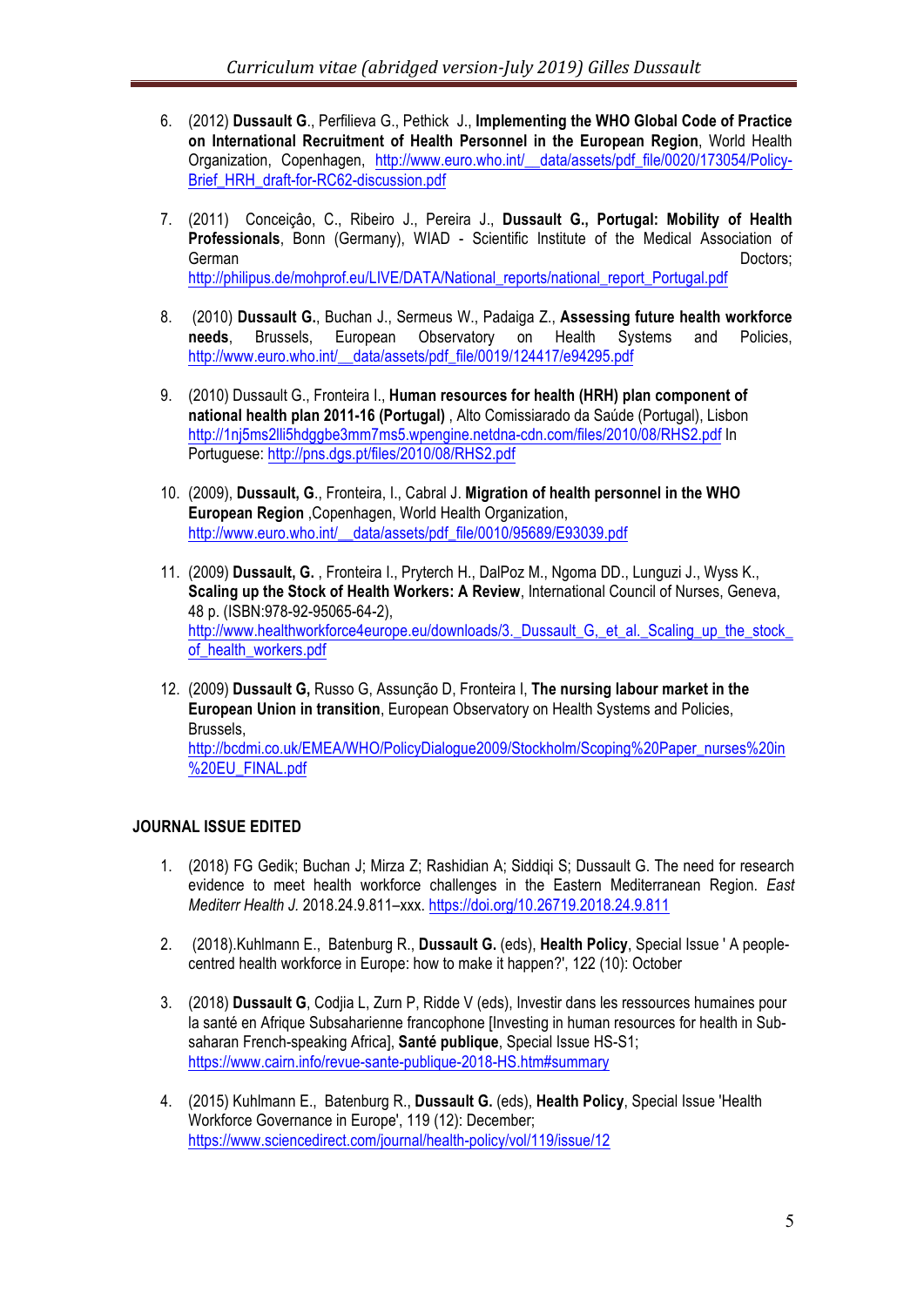5. (2007) Ferrinho, P., **Dussault, G**. (eds), **Health Workforce in Portugal**, *Cahiers de Sociologie et Démographie médicales*, vol.47 (3)

# **BOOK CHAPTERS**

- 1. (2019) Temido M, Biscaia A, Guimarães R, **Dussault G**,, Correia T, Poole da Costa J, Melhorar a gestão do SNS: recursos humanos: o essencial, in Conselho Economico e Social, **A saúde e o estado: o SNS aos quarenta anos**, Lisbon, Almedina: 187-222.
- 2. (2019) Kroezen M., Gericke C., Kuhlmann E., **Dussault G**., Change management in healthcare settings: organisational strategies to foster skill-mix changes within teams in Maier C.B., Wismar M., Kroezen M., **Improving primary and chronic care: skill-mix innovations and implementation**, European Observatory of health systems and policies, Brussels (accepted)
- 3. (2019**) Dussault G,** Fronteira I, "Promoting teamwork in Portugal: family health units and integrated dialysis care, in Glinos et al (eds) **Patients, peers, professionals: Skill-mix innovations and developments in primary and chronic care settings**, European Observatory of health systems and policies, Brussels (in print)
- 4. (2018) Dussault G., Buchan J., "Noncommunicable diseases and human resources for health: A Workforce Fit for Purpose", in Jakab M, Farrington J, , Mantingh F, Borgermans L (eds**) Health Systems Respond to Noncommunicable Diseases: Time for Ambition**. WHO Regional Office for Europe, Copenhagen: 182-198; http://www.euro.who.int/en/publications/abstracts/healthsystems-respond-to-noncommunicable-diseases-time-for-ambition-2018
- 5. (2018) Correia T, **Dussault** G, GomesI, Augusto M, Temido M, Nunes P, "Recursos humanos na saúde: o que se sabe e o que falta saber" [Human resources for health: what is known and what is missing] in **Meio caminho andado: Relatório Primavera,** Observatório Português dos Sistemas de Saúde (OPSS), Lisbon (Portugal): 68-107
- 6. (2017) Kuhlmann, E., Maier, C.B., **Dussault, G**., Larsen, C., Pavolini, E. and Ungureanu, M. . 'EU law, policy and health professional mobility'. In: Hervey, T.K., Young, C.A. and Bishop, L.E. (eds.) **Research Handbook on EU Health Law and Policy**, Cheltenham: Edward Elgar: 111-133
- 7. (2017) Araujo, E.C., **Dussault, G**., . Dynamics of the Health-Care Labor Markets. In:Quah, S.R. and Cockerham, W.C. (eds.) **The International Encyclopedia of Public Health**, 2nd edition. vol. 2, pp. 382–386. Oxford: Academic Press.[required reading at the Harvard T.H. Chan School of Public Health]
- 8. (2015) **Dussault G**., Bringing the Health Workforce Challenge to the Policy Agenda, in Kuhlmann E., Blank R. H., Bourgeault I.L., Wendt C. (ed.), **The Palgrave International Handbook of Healthcare Policy and Governance,** Palgrave, Basingstoke: 273-288.
- 9. (2015) **Dussault G**., Planning capacity evaluation, in Malgieri A., Michelutti P, Van Hoegaerden M., **Handbook on Health Workforce Planning Methodologies across EU Countries,** Bratislava, Ministry of Health of the Slovak Republic (ISBN 978-80-89825-00-4): 273-277
- 10. (2015) **Dussault G.,** Buchan J., Craveiro I., Migration of nurses and doctors in the European Union and the European Free Trade Association in Triandafyllidou A., Isaakyan I., **High Skill Migration and Recession: Gendered Perspectives,** Palgrave, Basingstoke: 101-123.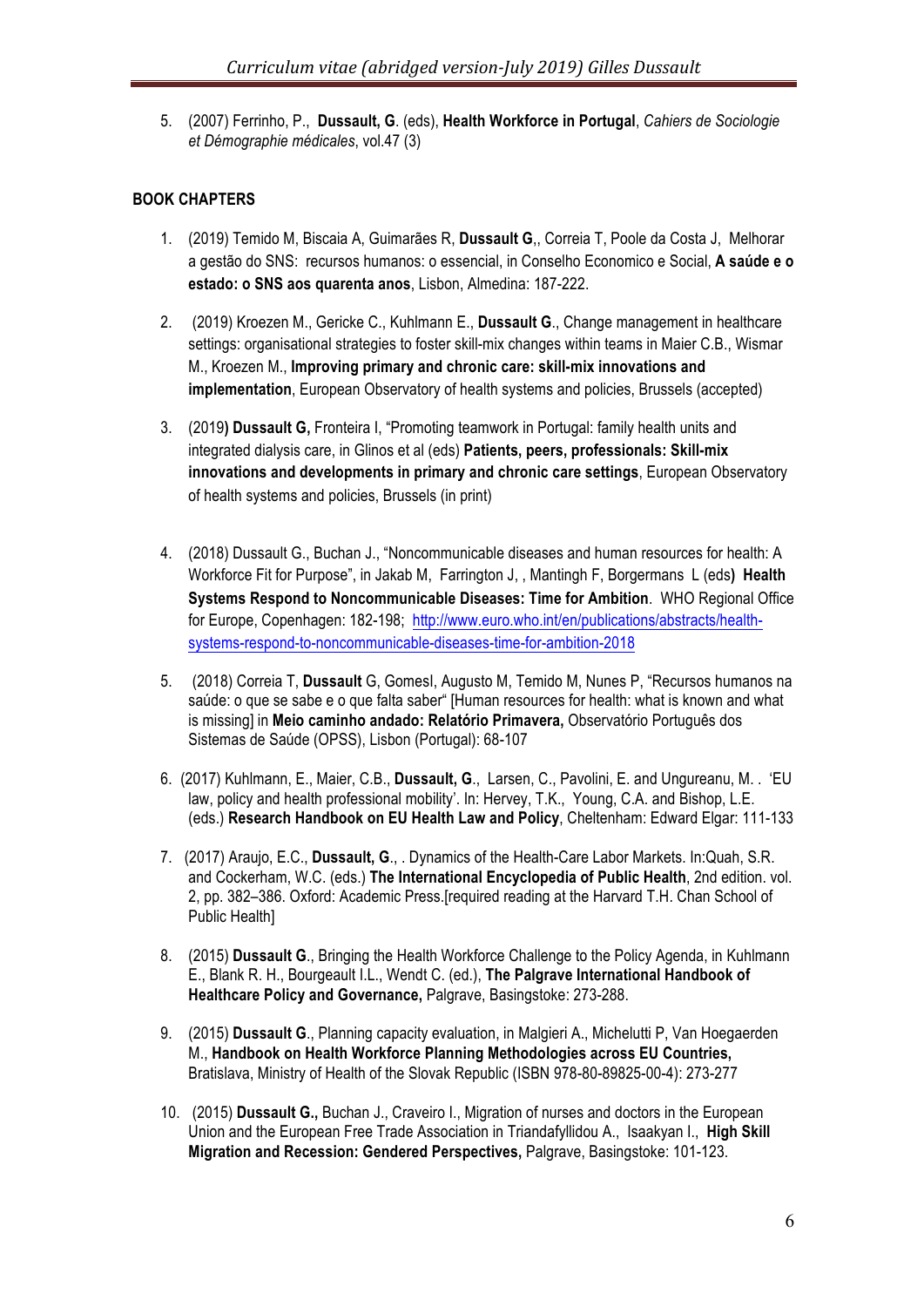- 11. (2014) **Dussault G**., Biscaia A., Craveiro I., Fronteira I., Lapão L., Temido M., Os Recursos Humanos da Saúde: uma agenda ainda para enfrentar [Human resources for health: na agenda still to be advanced], in Simões J., Correia Campos A., **40 anos de Abril na Saúde** , Almedina Ed., Lisbon (Portugal): pp.163-183.
- 12. (2014) Craveiro I. e Dussault G. O sector da saúde na Grécia: caracterização do sistema e as experiências de participação cidadã [The health sector in Greece: its specificities and experiences of civil society participation]. in Serapioni, Mauro; Matos, Ana Raquel (org.). **Saúde, Participação e Cidadania. Experiências do Sul da Europa.** Coimbra: Lisbon, CES Almedina: pp. 235-243.
- 13. (2014) **Dussault G**., Buchan J. Crisis and mobility of health professionals, in Buchan J., Wismar M., Glinos I.A., Bremner J. (ed.), **Health professional mobility in a changing Europe***,*  European Observatory of Health Systems and Policies, Brussels, pp. 35-64 http://www.euro.who.int/en/publications/abstracts/health-professional-mobility-in-a-changingeurope.-new-dynamics,-mobile-individuals-and-diverse-responses
- *14.* Dussault G, Buchan J (2012) An overview in *Human Resources for Health Observatories:contributing for policy decisions based on evidence*, Gedik G, Dal Poz MR eds. Geneva, The World Health Organization, Human Resources for Health Observer, 10: 6-13: https://www.who.int/hrh/resources/observer10/en/
- 15. (2011) Wismar M., Maier C.B., Glinos I.A., Bremner J., **Dussault G**., Figueras J., Health professional mobility and health systems in Europe: an introduction in Wismar M. et al**, Health Professional Mobility and Heath Systems: evidence from 17 European countries,** European Observatory of Health Systems and Policies, Brussels, pp. 3-21
- 16. (2011) Maier C.B., Glinos I.A., Wismar M., Bremner J., **Dussault G**., Figueras J., Cross-country analysis of health professional mobility in Europe: the results in Wismar M. et al**, Health Professional Mobility and Heath Systems: evidence from 17 European countries,** European Observatory of Health Systems and Policies, Brussels, pp. 23-66
- 17. (2011) De Roodenbeke, E., **Dussault, G**, Contracting health personnel, in Perrot, J., De Roodenbeke E. (eds.) **Strategic Contracting in Health Systems**, Transaction Publishers, New Jersey, USA; 249-284, **ISBN: 978-1-4128-1499-7**
- 18. (2009) Tulenko, K., **Dussault G**., Mercer H., " Framework and measurement issues for monitoring entry into the health workforce" in, Dalpoz, M., Gupta N., Quain E., Soucat, A. (ed.) **Handbook on Monitoring and Evaluation of Human Resources for Health**, WHO, World Bank, USAID, Washington and Geneva:37-48 http://whqlibdoc.who.int/publications/2009/9789241547703\_eng.pdf
- 19. (2009) Nouhou, H., Lamothe, L., **Dussault G**. « Formation et développement du capital humain dans le domaine de la santé »[Education and human capital development in the health sector] in Contandriopulos, A.P., Hartz Z., Gerbier M., Nguyen A. (eds), **Santé et citoyenneté : Regards croisés du Brésil et du Québec**, Presses de l'Université de Montréal, Montréal : pp. 309-332.
- 20. (2008) **Dussault G**., Vujicic M. Demand and Supply of Human Resources for Health. In: Kris Heggenhougen and Stella Quah, editors **International Encyclopaedia of Public Health**, Vol 2. San Diego: Academic Press: 77-84. Also published as : Dussault, G., M. Vujicic "The Demand and Supply of Human Resources for Health," in G. Carrin, K. Buse, K. Heggenhougen, S. Quah, eds. **Health Systems Policy, Finance, and Organization.,** Elsevier, 2009.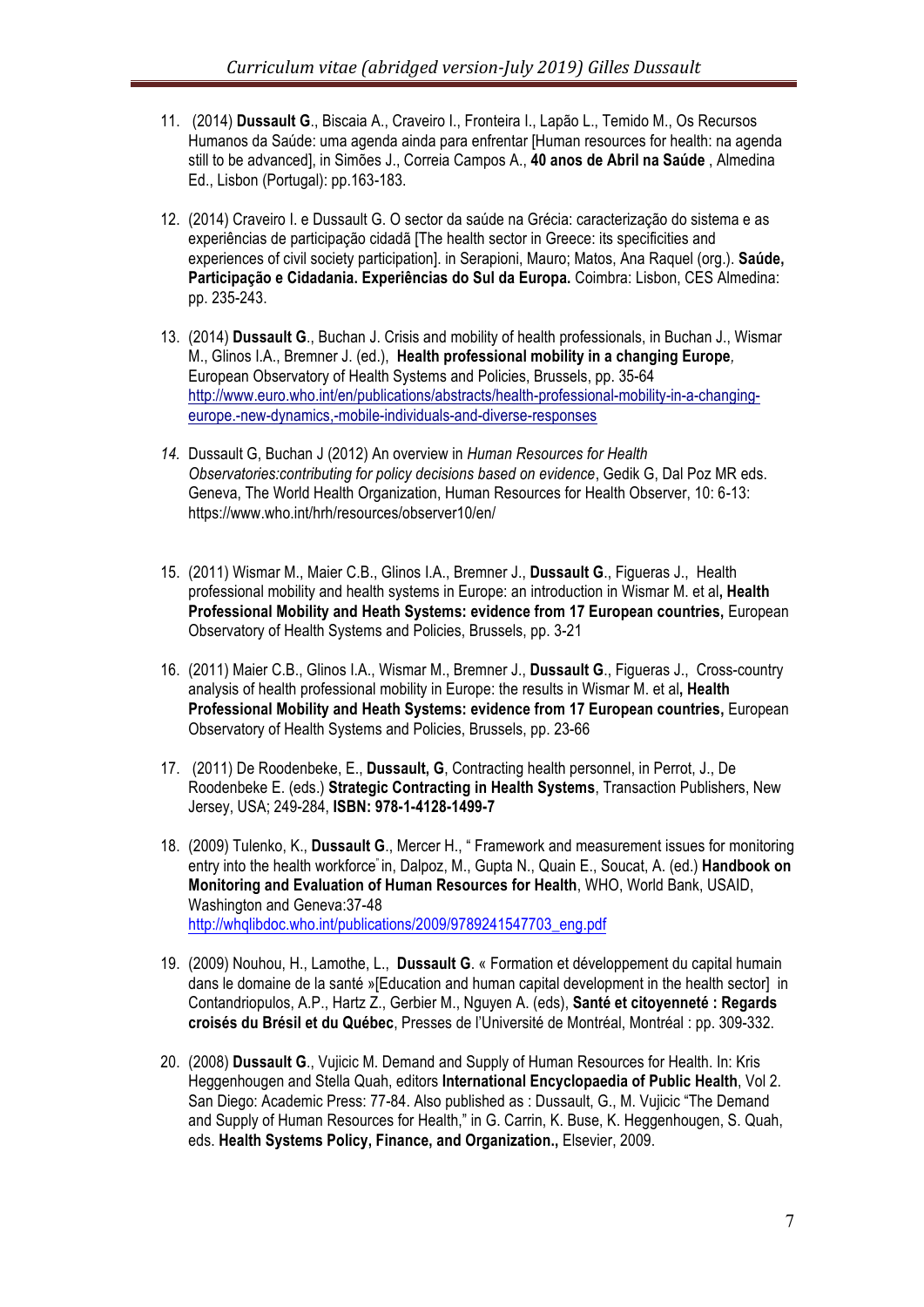- 21. (2006) Elzinga, G., **Dussault, G**., Figueroa, J.I., Workforce Constraints in Tuberculosis, in Raviglione, M: (ed.), **Tuberculosis: A Comprehensive International Approach**, Third Edition, London, Taylor and Francis CRC Press, pp. 1041-1058 (ISBN: 0849392713
- 22. (2006) **Dussault, G**., Dovlo, D., Habte. D. "The imperatives for research on the health workforce in Africa" in: Matlin, S. (ed.) **Global Forum Update on Research for Health***,* vol.3, Pro-Book Publishing Ltd, London, pp.90-92
- 23. (2003) Dussault, G. , Dubois, C.A., "Les personnels de la santé : bénéficiaires ou victimes des changements dans le système de soins », in Lemieux V. et al**., Le Système de santé au Québec : Organisation, acteurs , enjeux**, Québec, Les Presses de l'Université Laval, pp. 229- 259
- 24. (2002) "Preliminary evaluation of the strategic dimensions of the UNI program", in Almeida, M., Feuerwerker, L., Llanos, M.C. (Ed.), **Education of health professionals in Latin America: Theory and practice in a movement for change**, Maastrich, Network Publications, pp.143-155.
- 25. (2001) « Un préalable à la réforme: un Code des Professions renouvelé », in Morais, H., Venne (éd.), **Santé : pour une thérapie de choc**, Québec, Les Presses de l'Université Laval, pp. 93-97
- 26. (2000) "World Bank policies in relation to human resources development in health" In Ferrinho, P., Van Lerberghe, **Providing Health Care under Adverse Conditions**, Antwerpen, ITG Press, Studies in Health Services Organization and Policy 16 : 197-202.
- 27. (2000) Dussault, G., Fournier, P.« Accréditation des programmes de formation supérieure en administration des services de santé et en santé publique », **Formation en santé publique : une perspective internationale**, Lyon, Edition Fondation Mérieux, pp. 31-35
- 28. (2000) Dussault, G., Lehoux, P., Battista, R., Granados, A, « Un projet international de formation à l'évaluation des techmologies de la santé », **Formation en santé publique : une perspective internationale**, Lyon, Edition Fondation Mérieux, pp. 69-73
- 29. (2000) « Impact de la pratique multidisciplinaire sur la gestion » in Côté, M., Hafsi, T., **Le Management aujourd'hui : une perspective américaine**, Montréal/Paris, Les Presses de l'Université Laval/Economica, pp. 458-462.
- 30. (2000) Dubois, A., Dussault, G., Framarin, A., "Las reformas del sector salud en Canada: una evaluación", in Ramos, S., Vinocur. P. (eds), **Sistemas de salud y reformas: diferentes respuestas a la relación entre el Estado y el mercado**, Buenos Aires, CEDES/FLACSO, 2000, pp. 115-153.

#### **PEER-REVIEWED ARTICLES**

**1.** (2020) Fronteira I, Jesus E, **Dussault G**, A enfermagem em Portugal aos 40 anos do Serviço Nacional de Saúde/Nursing in Portugal in the National Health Service at 40, *Ciencia &Saúde Coletiva*,25; 1: 273-282; http://www.cienciaesaudecoletiva.com.br/artigos/a-enfermagem-emportugal-aos-40-anos-do-servico-nacional-de-saude/17362?id=17362.[ Nursing in Portugal in the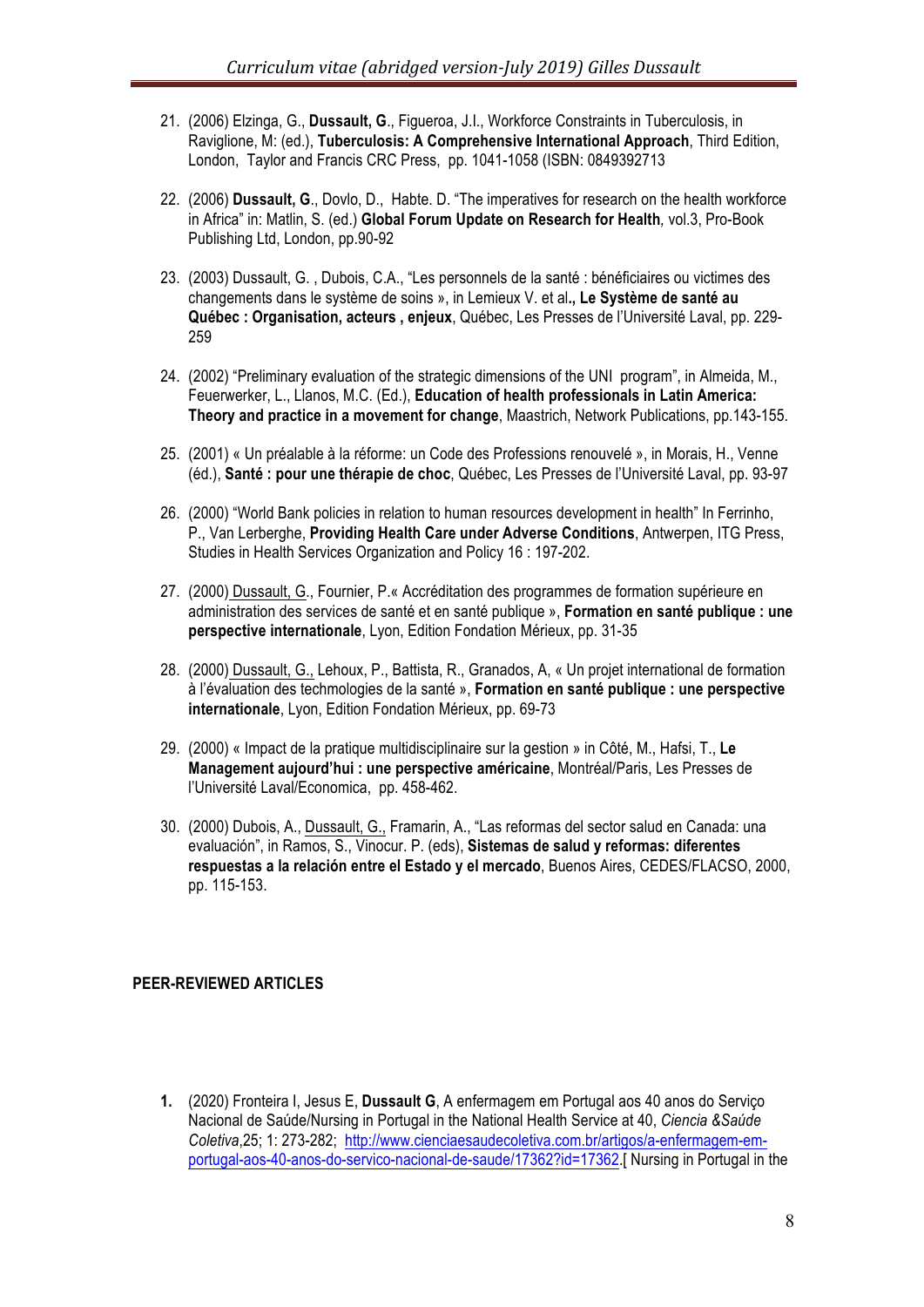National Health Service at 40. http://www.cienciaesaudecoletiva.com.br/en/articles/nursing-inportugal-in-the-national-health-service-at-40/17362

- **2.** (2020)Lapão L., **Dussault G**., O Desafio do Fortalecimento das Competências de gestão no apoio a Reformas na Saúde em Portugal e nos PALOP, *Revista Trabalho, Educação e Saúde* (in print)
- **3.** (2020) Gabriel M, Cayetano MH, Chagas MM; de Araujo ME, Dussault G, Pucca Junior GS, Sousa de Almeida FC, Mecanismos de ingresso de dentistas no SUS: uma agenda prioritária para o fortalecimento do Brasil Sorridente, *Revista Ciência & Saúde Coletiva*, 25 (3) 2020; http://www.cienciaesaudecoletiva.com.br/artigos/mecanismos-de-ingresso-de-cirurgioesdentistas-no-sus-uma-agenda-prioritaria-para-o-fortalecimento-do-brasilsorridente/16916?id=16916
- **4.** (2020)Cometto G, Buchan J, **Dussault G**, Developing the health workforce for universal health coverage, *Bulletin of the World Health Organization*, 98 (2): 109-116; doi: http://dx.doi.org/10.2471/BLT.19.234138
- 5. (2019) Correia T, Gomes I, Nunes P , **Dussault G,** Health workforce monitoring in Portugal: does it support strategic planning and policy-making? *Health Policy,*  doi:10.1016/j.healthpol.2019.12.014
- **6.** (2019) **Dussault G.,** Reflections on Health Workforce Development; Comment on "Health Professional Training and Capacity Strengthening Through International Academic Partnerships: The First Five Years of the Human Resources for Health Program in Rwanda" **,** *International Journal of Health Policy and Management* 8(4), 245–246
- *7.* (2019) Malta DC, Sidat MM, Feuerwerker LCM, Pinto PR,Fresta M, Hartz ZMA, **Dussault G** Formação de recursos humanos em saúde: desafios e oportunidades [Human resources training in health: challenges and opportunities], *Anais do IHMT*, v.18: 17-24.
- 8. **(**2019) Jesus TS, Landry MD, Dussault G, Fronteira I. Classifying and measuring Human Resources for Health and Rehabilitation: Proposing a Practices- and Competency-Based International Classification. *Physical Therapy* DOI: 10.1093/ptj/pzy154**.**
- 9. (2018) Beja A, Esteves R, Temido M, Dussault G, Craveiro I, Workforce innovations for better performing health systems in Europe: linking evidence, policy and practice, *Anais do Instituto de Higiene e Medicina Tropical*, v. 17 https://anaisihmt.com/index.php/ihmt/article/view/274
- 10. (2018) FG Gedik; Buchan J; Mirza Z; Rashidian A; Siddiqi S; Dussault G. The need for research evidence to meet health workforce challenges in the Eastern Mediterranean Region. *East Mediterr Health J.* 2018.24.9.811–xxx. https://doi.org/10.26719.2018.24.9.811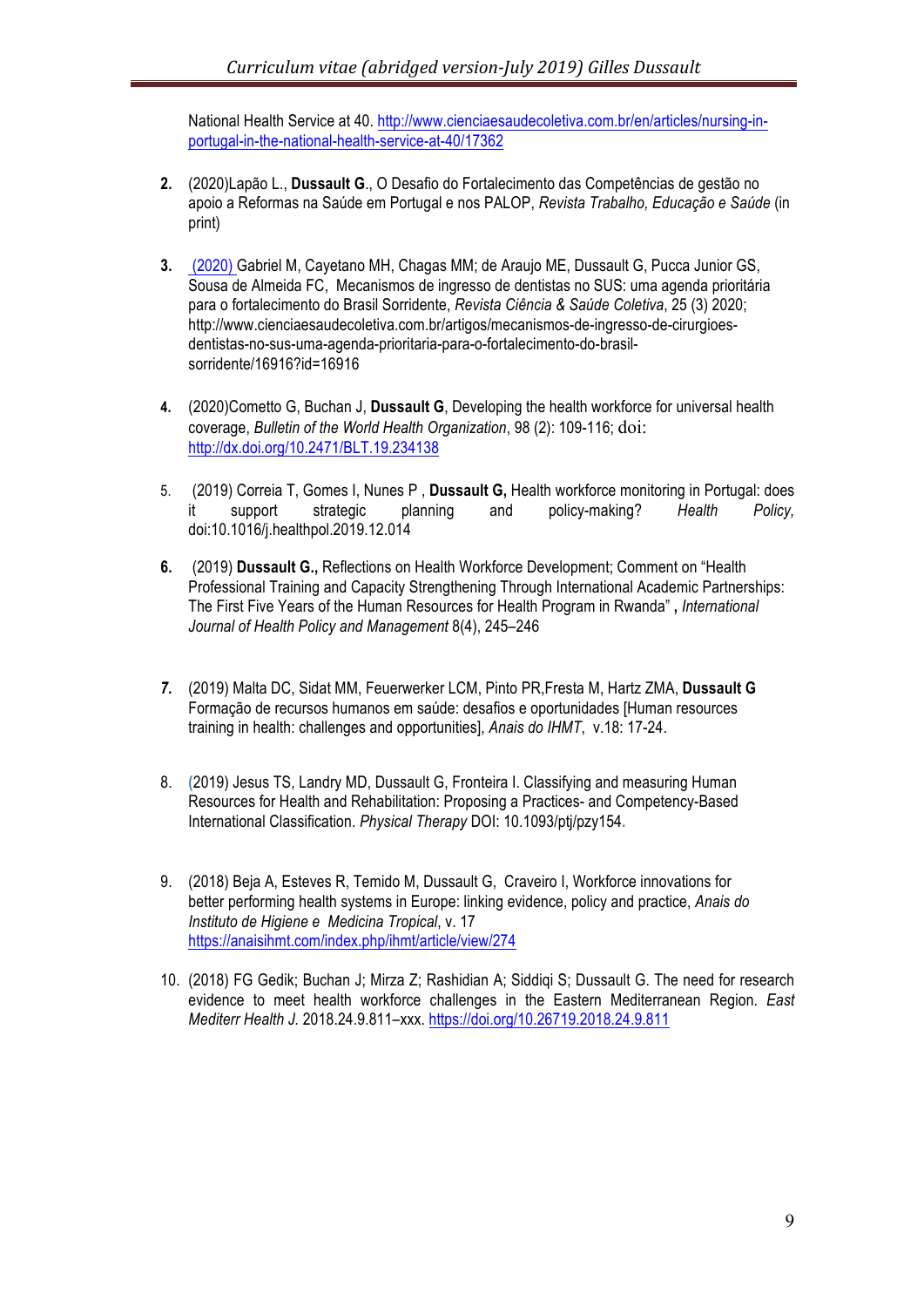- 11. (2018) Gabriel, M; Cayetano, M; Chagas, M; Araújo, ME ; **Dussault, G**; Pucca-Junior, G ; Carrer, F, **"**Mecanismos de ingresso de cirurgiões dentistas no SUS: uma agenda prioritária para o fortalecimento do Brasil Sorridente", *Ciência & Saúde Coletiva*, 34: 01-16
- 12. **(**2018) Kuhlmann E., Batenburg R., Dussault G. ' A people-centred health workforce in Europe: how to make it happen?', *Health Policy,* 122 (10): 1053-1054
- 13. (2018) Kuhlmann E, Batenburg R, Wismar M, **Dussault G**, Maier CM, et al. A Call for action to establish a research agenda for building a future health workforce in Europe, *BMC Health Research Policy and Systems* 2018 16:52; https://doi.org/10.1186/s12961-018-0333-x
- 14. (2018) Dussault G, Codjia L, Zurn P, Ridde V, Investir dans les ressources humaines pour la santé en Afrique francophone: les apports du projet Muskoka **[**Investing in human resources for health in French-speaking Africa: the contribution of the Muskoka project], *Santé publique*, HS-S1: 9-17; DOI 10.3917/spub.180.0009
- 15. (2018) GabrielM, Cayetano MH, Galante ML, Campos de Almeida Carrer F**, Dussault G**, de Araujo ME,, A global overview of the geographical distribution of dentists: a scoping review, *JDR Clinical & Translational Research*, published online 22 May; http://journals.sagepub.com/action/doSearch?AllField=A+Global+Overview+of+the+Geographical +Distribution+of+Dentists%3A+A+Scoping+Review
- 16. (2018) Craveiro I, Hortale, V Oliveira, APC, Dal Poz, MR Portela G, **Dussault G** The utilization of research evidence in health workforce policies: the views of Portuguese and Brazilian National Policy-Makers, *Journal of Public Health*, 40, Issue suppl\_1, 1: i50–i56, https://doi.org/10.1093/pubmed/fdx148
- 17. (2018) Oliveira APC, Dal Poz MR, Craveiro I, Gabriel M**, Dussault G**, Fatores que Influenciaram o Processo de Formulação de Políticas de Recursos Humanos em Saúde no Brasil e em Portugal: estudo de caso múltiplo, *Cadernos de Saúde pública*, 34; 2; e-pub Mar; http://dx.doi.org/10.1590/0102-311X002200416
- 18. (2017) Correia T, Carapinheiro G, Carvalho H; Silva JM, **Dussault G**, The effects of austerity measures on quality of healthcare services: a national survey of physicians in the public and private sectors in Portugal, *Human Resources for Health* 15:82 doi 10.1186/s12960-017-0256-6
- 19. (2017) Lapão LV, **Dussault G,** The contribution of ehealth and mhealth to improving the performance of the health workforce: a review, *Public Health Panorama*, 3 (3): 463-471; https://apps.who.int/iris/bitstream/handle/10665/325262/php-3-3-463-471 eng.pdf?sequence=1&isAllowed=y
- 20. (2017) **Dussault G.**, Cobb N., A New Generation of Physicians in Sub-Saharan Africa?; Comment on "Non-physician Clinicians in Sub-Saharan Africa and the Evolving Role of Physicians", *International Journal of Health Policy and Management*., 6 (1):57-59. See also https://youtu.be/7t-S9DzPF-I
- 21. (2017) Jesus TS, Landry MD, **Dussault G**, Fronteira I, Human resources for health (and rehabilitation): Six Rehab-Workforce Challenges for the century, *Human Resources for Health* 15:8 DOI 10.1186/s12960-017-0182-7
- 22. (2017) Cavalcante de Oliveira A.P., Gabriel M., Dal Poz M.R., **Dussault G**., Desafios e intervenções políticas para assegurar a disponibilidade e acessibilidade geográfica aos médicos no Sistema Único de Saúde/ Challenges for ensuring availability and accessibility to health care services under Brazil's Unified Health System (SUS), *Revista Ciência & Saúde Coletiva*, 22 (4) : 1165-1180; http://www.scielo.br/pdf/csc/v22n4/1413-8123-csc-22-04-1165.pdf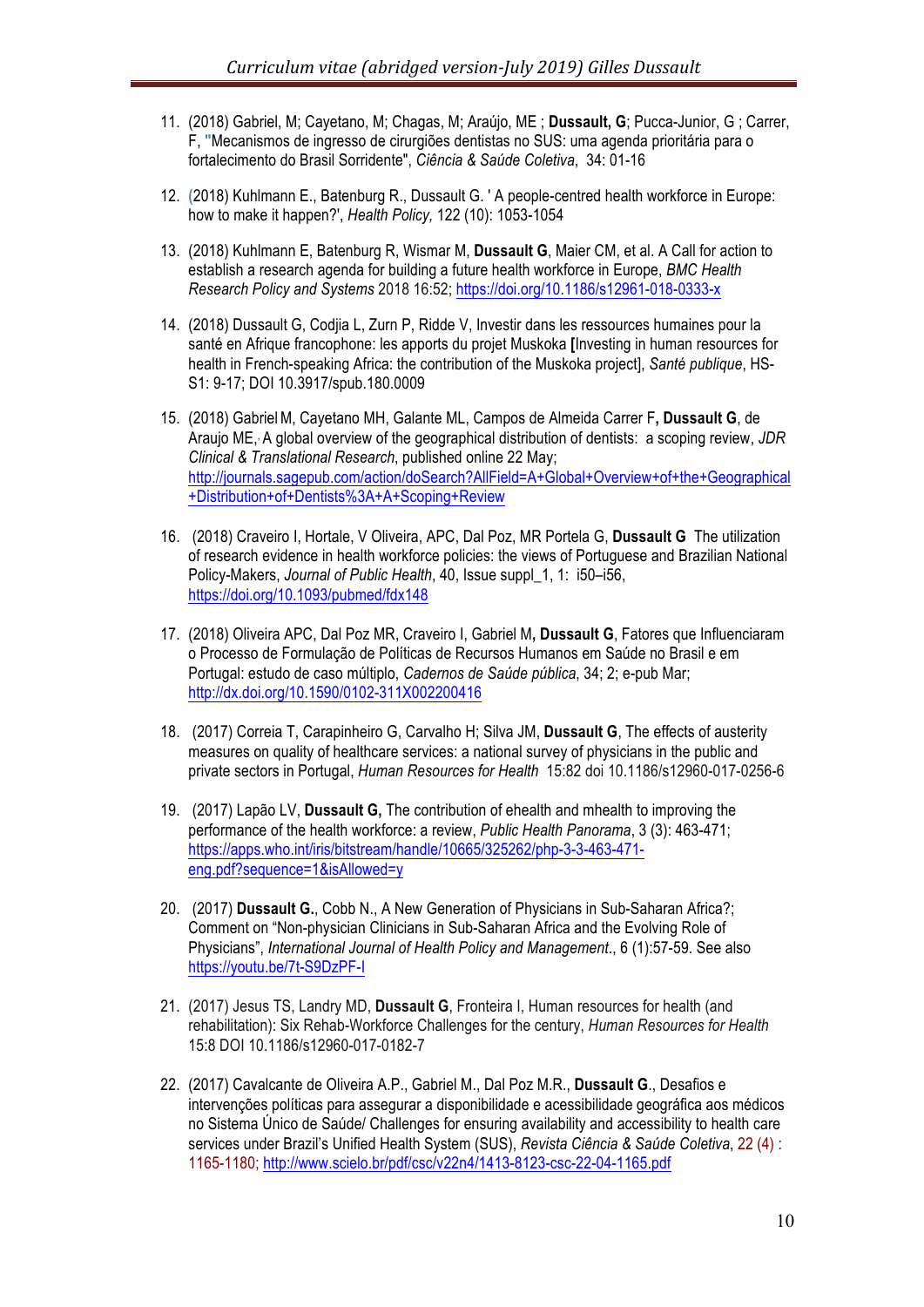- 23. (2017) Guerreiro CS, Hartz Z, Sambo L, Conceição M#, **Dussault G**, Russo G, Viveiros M, Silveira H#. Pita Barros P, Ferrinho P Política de Investigação Científica para a Saúde em Portugal:I - Enquadramento europeu e nacional, *Acta Médica Portuguesa*; 30(2):141-147 http://dx.doi.org/10.20344/amp.8011
- 24. (2017) Guerreiro CS, Hartz Z, Sambo L, Conceição M#, **Dussault G**, Russo G, Viveiros M, Silveira H#. Pita Barros P, Ferrinho P Política de Investigação Científica para a Saúde em Portugal: :II- Factos e sugestões*, Acta Médica Portuguesa,* ;30(3):233-242 https://doi.org/10.20344/amp.8012
- 25. (2017) Pozo-Martin F., Lopes S.C., Nove A., Siyam A., Cometto G., Campbell J., Buchan, J., **Dussault G.,** Kunjumen T., Health workforce metrics post-2015: A stimulus to public policy and planning**,** *Human Resources for Health,* 15: 14, DOI 10.1186/s12960-017-0190-7
- 26. (2017) Cavalcante de Oliveira, A. P., **Dussault G**., Craveiro I, Challenges and strategies to improve the availability and geographic accessibility of physicians in Portugal, *Human Ressources for Health*, 15:24 DOI: 10.1186/s12960-017-0194-3
- 27. (2016) **Dussault G**., The future of the WHO before the election of its next General Director: A new Director-General at WHO; a step towards a new WHO?, *American Journal of Public Health***,**  106 (11): 1908-1909
- 28. (2016) Craveiro I., **Dussault G**. O sector da saúde na Grécia antes de depois da crise e as experiências de participação cidadã, **O público e o privado** (Brazil)- Nº 27 - Janeiro/Junho**:** 153- 165
- 29. (2016) **Dussault G**., Badr E., Haroen H., Mapunda M., Tancarino Mars A.S., Pritasari K.,., Cometto G. Follow-up on Commitments at the  $3<sup>rd</sup>$  Global Forum on Human Resources for Health: Indonesia, Sudan, Tanzania, *Human Resources for Health,* 14:16; DOI 10.1186/s12960-016- 0112-0
- 30. (2016) Leone C., Young R., Ognyanova D., Rafferty A.M. , Anderson J.E., Dussault G., Nurse migration in the EU: a moving target*? Eurohealth,* 22; 1: 7-10. http://www.euro.who.int/\_\_data/assets/pdf\_file/0004/304393/EuroHealth\_v22n1.pdf
- 31. (2016) Kuhlmann E., Batenburg R., **Dussault G**., Where health workforce governance research meets health services management**,** *Health Services Management Research*, 29, 1-2: 21-24
- 32. (2016) Craveiro I**., Dussault G**., "Impact of Global Health Initiatives on the Health System in Angola", *Global Public Health*, Published online: 13 Jan 2016 http://www.tandfonline.com/doi/full/10.1080/17441692.2015.1128957.
- 33. (2015) Kuhlmann E., Batenburg R., **Dussault G**., Health workforce governance in Europe: Where are we going?, *Health Policy,* 119 (12): 151-1516; DOI: http://dx.doi.org/10.1016/j.healthpol.2015.10.008
- 34. (2015) Leone C., Bruyneel L., Rafferty A.M., Andersen J., Murrells T., de Jesus E.H., **Dussault G**. Sermeus, Aiken L. Work environment issues and intention to leave in Portuguese nurses: an RN4CAST extension study, *Health Policy* , 119 (12): 1584-1592.
- 35. (2015) Kroezen M, **Dussault G**, Craveiro I, Dieleman M, Jansen C, Buchan J, Barriball L, Rafferty AM, Bremner J, Sermeus W; Recruitment and retention of health professionals across Europe: A literature review and multiple case study research, *Health Policy* , 119 (12): 1517-1528.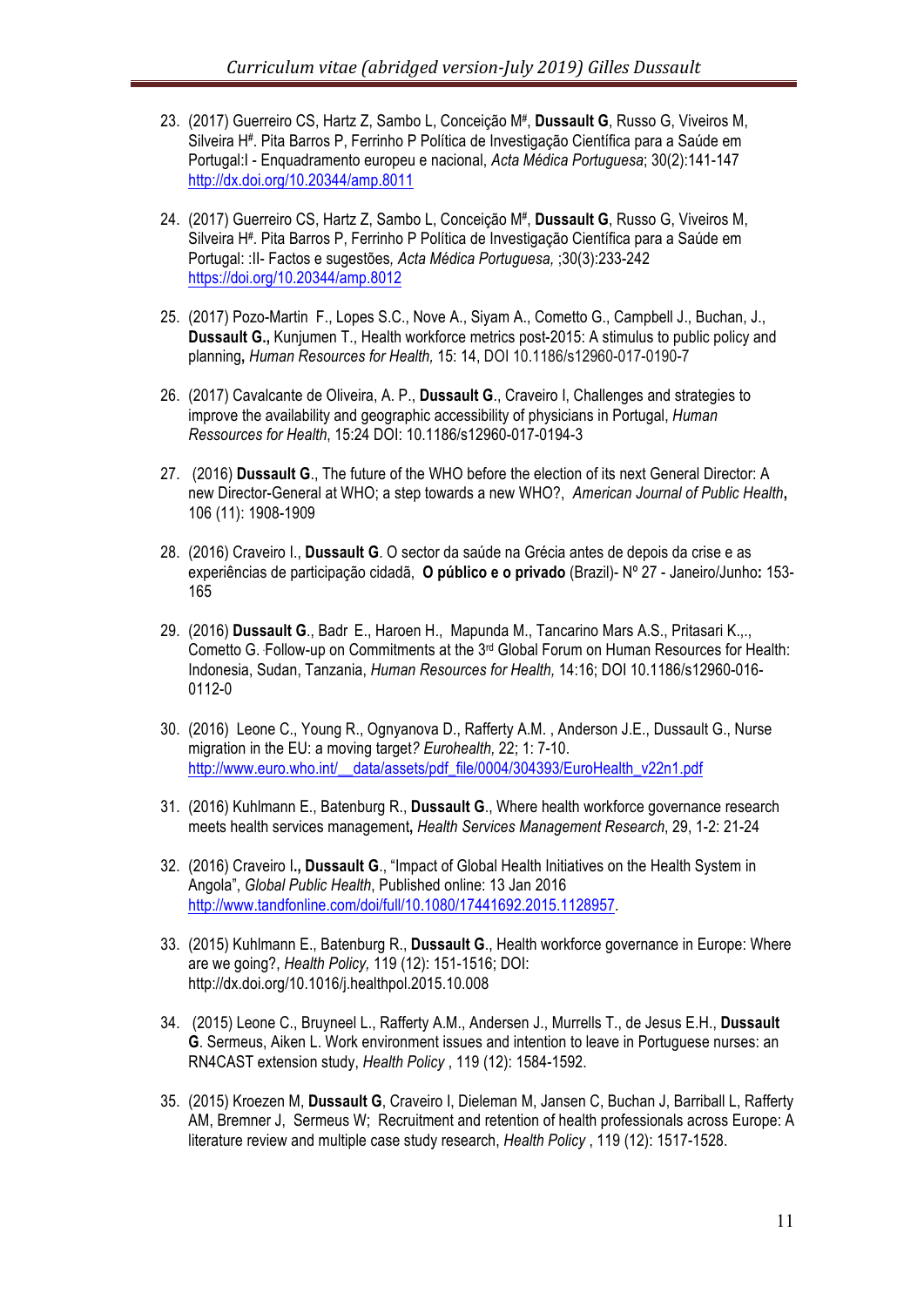- 36. (2015) Correia, T, **Dussault G**, , Pontes C, The impact of the financial and economic crisis on Human Resources for Health Policies in three Southern-Europe countries, *Health Policy* , 119 (12): 1600-1605.
- 37. (2015) **Dussault G**, The missing link on the road to Universal Health Coverage: management/ A ligação em falta no caminho para a Cobertura Universal de Saúde: a gestão, (editorial) *Ciência E Saúde Coletiva*; 20 (10) 2930-2931: http://www.scielo.br/pdf/csc/v20n10/en\_1413-8123-csc-20- 10-2930.pdf
- 38. (2015) Russo G., Gonçalves L. Craveiro I ., **Dussault G**., Feminisation of the medical workforce in low-income settings; findings from surveys in three African capital cities, *Human Resources for Health* (2015) 13:64. DOI 10.1186/s12960-015-0064-9
- 39. (2015) Craveiro, I. Hortale V.A. , de Oliveira, A.P.C., **Dussault G**., Social inequality, health policies and the training of physicians, nurses and dentists in Brazil and in Portugal/.: Desigualdades sociais, políticas de saúde e formação de médicos, enfermeiros e dentistas no Brasil e em Portugal, *Ciência E Saúde Coletiva*; 20 (10) 2985-2997; http://www.scielo.br/scielo.php?script=sci\_issuetoc&pid=1413-812320150010&lng=pt&nrm=iso
- 40. (2015) Temido M., Craveiro I., **Dussault G**. Perceções de equipas de saúde familiar portuguesas sobre o alargamento do campo de exercício da enfermagem, *Referência-Revista de Enfermagem* , Série IV - n.° 6 - jul./ago./set. 2015:75-85-
- 41. (2015) Buchan J., Twigg D., **Dussault G**., Duffield C., Stone P., Policies to sustain the nursing workforce: An international perspective, *International Nursing Review,* , 62; 2: 162-170.
- 42. (2015) Temido M., **Dussault G**., A strategy for the expansion of the scope of practice of nurses in Portugal: lessons from English policies, *Health Policy,* 119: 475-487.
- 43. (2014) Coelho A., **Dussault G**. Gestão Integrada da Doença Renal Crónica: Análise de uma política inovadora em Portugal, *Revista Portuguesa de Saúde Pública*, 32 (1): 69-79.
- 44. (2014) Russo G., de Sousa B., Sidat M., Ferrinho P., **Dussault G**. Why some physicians in Portuguese-speaking African countries work exclusively for the private sector? Findings from a mixed-methods study, *Human Resources for Health,* 12:51 doi:10.1186/1478-4491-12-51; http://www.human-resources-health.com/content/12/1/51/abstract
- 45. (2014) Temido M., **Dussault G.** , "Papéis profissionais de médicos e enfermeiros em Portugal: limites normativos à mudança" *Revista Portuguesa de Saúde Pública*, vol.32, 1:45-54.
- 46. (2014) Coelho A., Leone C., Ribeiro V., Sá Moreira P., **Dussault G.**, "Integrated Disease management: A critical synthesis of research". *Acta Medica Portuguesa*, vol. 27, 1: 116-125
- 47. (2014) Leone, C., **Dussault G**, Lapão L., Reforma na Atenção Primária à Saúde e implicações na cultura organizacional dos Agrupamentos dos Centros de Saúde em Portugal, *Cadernos de Saúde Pública,* Rio de Janeiro, 30 (1):149-160. http://www.scielo.br/scielo.php?script=sci\_arttext&pid=S0102- 311X2014000100149&lng=en&nrm=iso&tlng=pt
- 48. (2014) Ribeiro J.S., Conceição C., Pereira J., Leone C., Mendonça P. , Temido M. , Pacheco Vieira C., **Dussault G**., Health Professionals moving to … and out of Portugal, *Health Policy ,* Vol. 114, Issues 2-3: 97–108.
- 49. (2013) Cailhol J., Craveiro I., Madede T., Makoa E., Mathole T., Biesma R., Parsons A., van Leemput L., Lehmann U., Brugha R., Chilundo B., van Damme W., **Dussault G**., Sanders D.,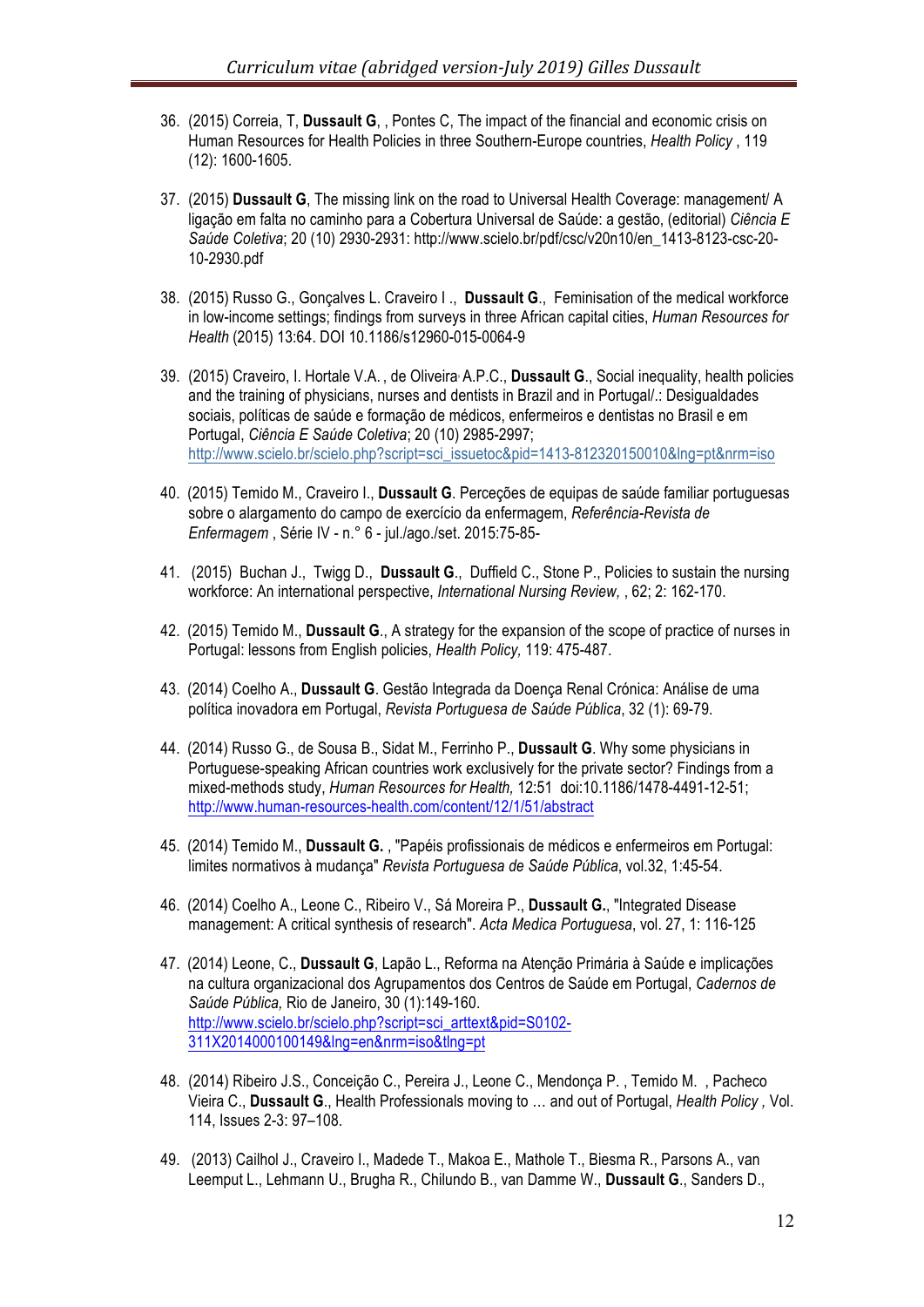Analysis of HRH strategies and policies in 5 countries in Sub-Saharan Africa, in response to GFATM and PEPFAR-funded HIV-activities , *BMC Globalization and Health,* 9:52. DOI: 10.1186/1744-8603-9-52 http://www.globalizationandhealth.com/content/9/1/52

- *50.* (2013) Campbell, J., Buchan J., Cometto G., David B. , **Dussault G**., Fogstad H., Fronteira I., , Lozano R., Nyonator F., Pablos-Méndez A., Quain E.E., Starrs A. ,Tangcharoensathien V. ; Human resources for health, universal health coverage and the post-2015 development agenda: fostering equity and effective coverage, *Bulletin of the World Health Organization,* 91:853–863, http://www.who.int/bulletin/volumes/91/11/13-118729.pdf
- 51. (2014) Coelho A., Sa H.O., Diniz J. A., **Dussault G**. The integrated management for renal replacement therapy in Portugal, *Hemodyalisis International*, 2014 Jan;18(1):175-84. doi: 10.1111/hdi.12064. Epub 2013 Jul 17.http://www.ncbi.nlm.nih.gov/pubmed/23859399
- 52. (2013) Leone, C., Conceiçâo C., **Dussault G.**, Trends of cross-border mobility of physicians and nurses between Portugal and Spain, *Human Resources for Health*, 11:36.DOI: 10.1186/1478- 4491-11-36, http://www.human-resources-health.com/content/11/1/36
- 53. (2013) Giepmans P., **Dussault G.,** Batenburg R., Jan Frich F. , Olivers R., Sermeus W., Managing a scarce resource: addressing critical health workforce challenges, *Eurohealth incorporating Euro Observer* — Vol.19,1: 25-28 (http://www.euro.who.int/\_\_data/assets/pdf\_file/0018/186021/EuroHealth-v19-n1.pdf)
- 54. (2013) **Dussault, G.** "Atração e retenção de profissionais de saúde em zonas carenciadas: revisão das evidências". *Anais do Instituto de Higiene e Medicina Tropical*, nº11:146-153
- 55. (2013) Craveiro I., **Dussault, G**. "As Iniciativas Globais de Saúde e os actores e instituições nacionais: o caso de Angola". *Anais do Instituto de Higiene e Medicina Tropical*, nº11:140-145
- *56.* (2013) Buchan J., O'May F., **Dussault G**., Nursing Workforce Policy and the Economic Crisis: A Global overview**,** *Journal of Nursing Scholarship,* vol. 45; 3: 298*-*307 DOI: 10.1111/jnu.12028, http://onlinelibrary.wiley.com/doi/10.1111/jnu.12028/abstract
- *57.* (2013) Cabral, J. Buchan J., Ferrinho P., **Dussault G**., Scaling-up the medical workforce in Timor-Leste: challenges of a great leap forward, *Social Science and Medicine,* 07/2013; 96. http://authors.elsevier.com/sd/article/S0277953613004073
- *58.* (2013) Buchan J., Temido M., Fronteira I., Lapão L., **Dussault G**., Nurses in advanced roles: a review of acceptability in Portugal, *Rev. Latino-Am. Enfermagem*, Jan.-Feb.;21(Spec) :38-46 http://www.scielo.br/pdf/rlae/v21nspe/06.pdf
- *59.* (2012) Lapão, L., **Dussault G**. , "From Policy to Reality: Clinical managers' views of the organizational challenges of primary care reform in Portugal", *International Journal of Health Planning and Managemen*t*,* published online: 30 MAY 2012, DOI: 10.1002/hpm.2111
- 60. (2012) Lapão, L., **Dussault G**., Formação de gestores e responsáveis clínicos no âmbito da reforma da atenção primária em Portugal, *Revista Tempus Actas de Saúde Coletiva*, 6; 4 : 13-29; http://www.tempusactas.unb.br/index.php/tempus/article/view/1201
- *61.* (2012) Ferrinho P., Sidat M., Goma F., **Dussault G**., Task-shifting opinions and experiences of health workers in the Mozambican and Zambian National Health Services, *Human Resources for Health*, 10:34. DOI: 10.1186/1478-4491-10-34, http://www.human-resources-health.com/content/pdf/1478- 4491-10-34.pdf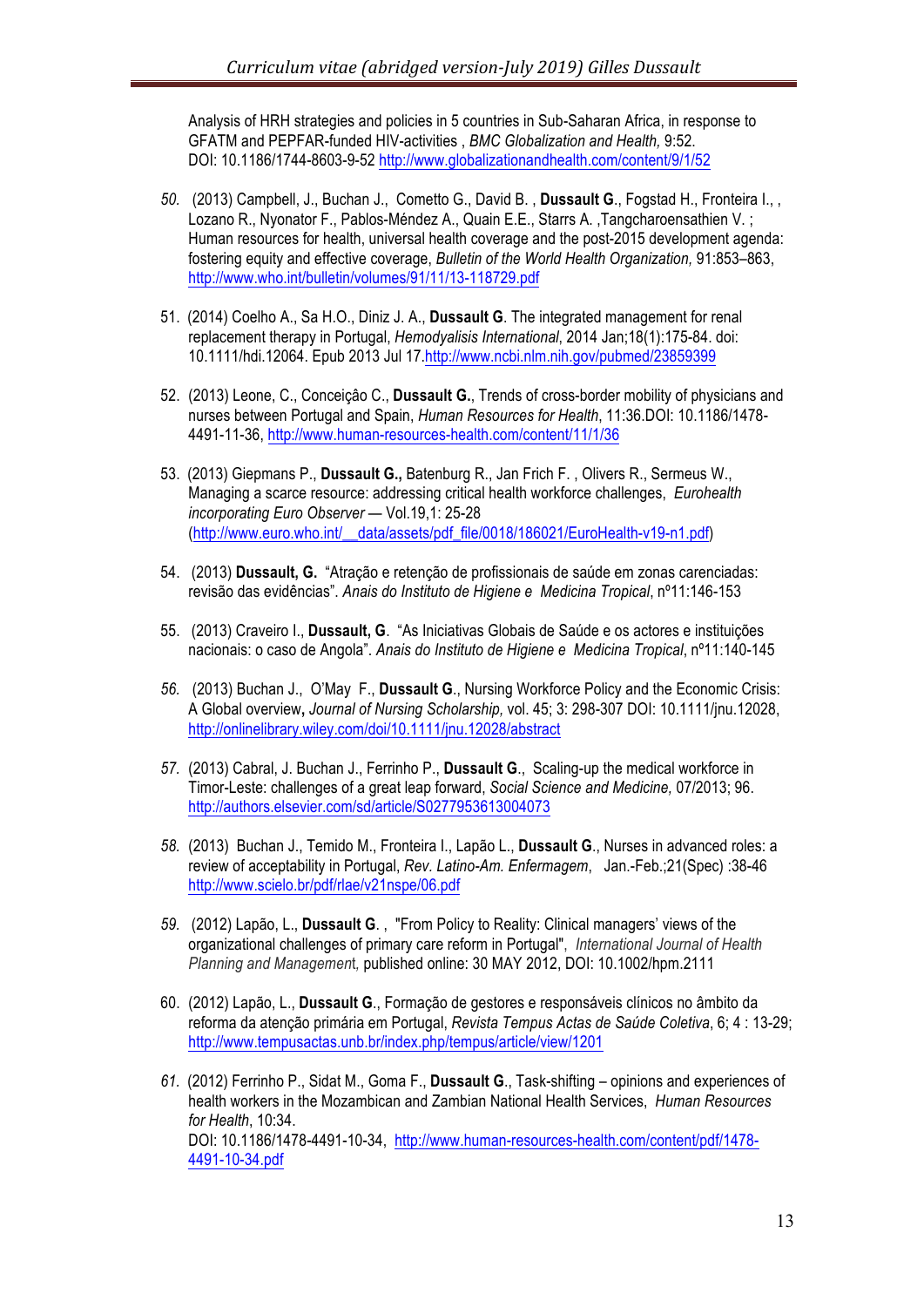- 62. (2012) Reis L., **Dussault G**., Dias S., O conhecimento sobre o medicamento e a literacia da saúde: Um estudo em adultos, utentes de farmácias do concelho de Lisboa, *Revista Portuguesa de Farmacoterapia,* 4;2: 87-102
- 63. (2012), **Dussault, G**., A United Nations global health panel for Global Health Governance: Comment, *Social Science &Medicine,* 76; Jan.: 16-17 http://dx.doi.org/10.1016/j.socscimed.2012.09.039
- 64. (2011) Ferrinho, P., Seter, S,. Goma F., M., **Dussault G**., The human resource for health situation in Zambia: deficit and maldistribution, *Human Resources for Health,* 2011, **9**:30 http://www.human-resources-health.com/content/pdf/1478-4491-9-30.pdf
- 65. (2011) Buchan J., Fronteira, I., **Dussault, G**. , Continuity and change in human resources policies for health: Lessons from Brazil, *Human Resources for Health*, 9; 17 http://www.humanresources-health.com/content/9/1/17
- 66. (2011) Lapão, L., **Dussault G**.**,** PACES: a national leadership program in support of primary-care reform in Portugal, *Leadership in Health Service*s, v. 24: 4: 295-307
- 67. (2011) Ferrinho P., Sidat M., Fresta M., Rodrigues A., Fronteira I., da Silva F., Mercer H., Cabral J., **Dussault G**., The training and professional expectations of medical students in Angola, Guinea-Bissau and Mozambique , *Human Resources for Health* 2011, **9**: 9 http://www.human-resourceshealth.com/content/pdf/1478-4491-9-9.pdf
- 68. (2011) Wismar M., Glinos I.A., Maier C.B., **Dussault G**., Palm, W., Bremner J., Figueras J., Health Professional Mobility and Heath Systems: evidence from 17 European countries, *Euro Observer*, 13 (2): 1-4.
- 69. (2011) Conceição, Ribeiro J.S., Pereira J., Dussault G., A mobilidade dos profissionais de saude em Portugal, *Hospital do futuro,*14; Outubro:43-46
- 70. Fronteira, I., Rodrigues, A., Pereira, C., Silva, A. P., Mercer, H., Dussault, G. et al. (2011). [Realities and professional expectations of medical students attending Guinea Bissau's medical school in 2007 school year]. *Acta Medica Portuguesa*, 24, 265-270.
- 71. (2010) Ferrinho P, Fronteira I, Sidat M, de Sousa F, **Dussault G**, Profile and professional expectations of medical students in Mozambique: a longitudinal study, *Human Resources for Health* , 8:21 http://www.human-resourceshealth.com/content/pdf/1478-4491-8-21.pdf
- 72. (2010) Tyrell A., **Dussault G**., O fortalecimento da força de trabalho em saúde em Moçambique: quanto custa? *Revista Médica de Moçambique*, vol. 10 (October): 69-80
- 73. (2010) Tyrell, A., Russo, G., **Dussault G**., Ferrinho P., Costing the scaling-up of Human resources for health: lessons from Guinea Bissau and Mozambique, *Human Resources for Health***,** 8:14 http://www.human-resourceshealth.com/content/8/1/14
- *74.* (2010) Fronteira I., **Dussault G**. Human resources in the health sector of Portuguese speaking African Countries: identical problems, cross- sectional solutions? *Revista Eletrônica de Comunicação, Informação e Inovação em*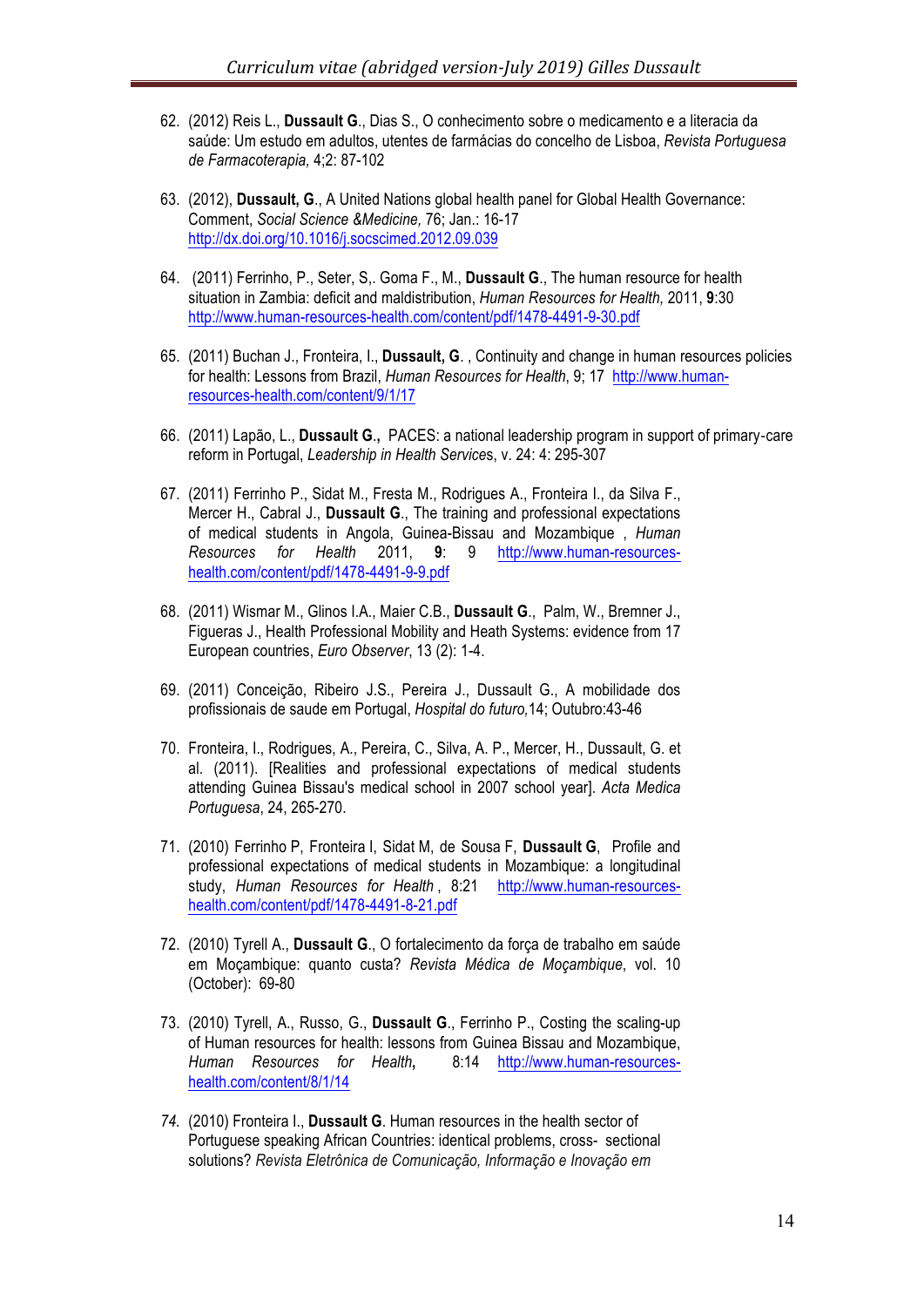*Saúde*, v.4, n.1, p.71-78; http://www.reciis.icict.fiocruz.br/index.php/reciis/article/view/701/1346

- 75. (2010) **Dussault G**., Russo, G., Fronteira I., Buchan J., Failure to track nurse migration in the EU could lead to a shortage of skills, *Hospital Healthcare Europe*: F27-29.
- 76. (2010) Huicho, L., Dieleman, M., Campbell J., Codjia, L., Balabanova, D., **Dussault G**., Dolea C., Increasing access to health workers in underserved areas: A conceptual framework for measuring results, *Bulletin of the World Health Organization*, 88 (5) : 357-63, http://www.who.int/bulletin/volumes/88/5/09-070920/en/
- 77. (2008) **Dussault G**., Codjia L, Kantengwa K, Tulenko K , "Assessing the capacity to produce health personnel in Rwanda." *Leadership in Health Services*, 21(4): 290-306 [http://www.emeraldinsight.com/10.1108/17511870810910092].
- 78. (2008) **Dussault, G.**, The health professions and the performance of future health systems in Low Income Countries: support or obstacle? *Social Science and Medicine*, Vol. 66,10: 2088-2095
- 79. (2007) Ferrinho, P., **Dussault, G.** A Health Workforce Strategy for Portugal, *Cahiers de Sociologie et Démographie médicales*, vol.47 (3) :235-240
- 80. (2007) Ferrinho, P., Biscaia, A. Fronteira, I., Hipólito, F., **Dussault, G**., Multiple Employment in the Health Sector in Portugal, *Cahiers de Sociologie et Démographie médicales*, vol.47 (3) : 331- 346
- 81. (2007) Ferrinho, P., Antunes, A. R., Silva, A.P., Dal Poz, M.R., **Dussault G**., The Portuguese Contribution to the Brain Drain from Portuguese Speaking African Countries, *Cahiers de Sociologie et Démographie médicales*, vol.47 (3) : 377-391
- 82. (2006) **Dussault, G**., Franceschini, M.C., "Not enough there, too many here: understanding geographical imbalances in the distribution of the health workforce" *Human Resources for Health* , 4:12 http://www.human-resources-health.com/content/pdf/1478-4491-4-12.pdf
- 83. (2004) Chen, L. Evans, T. , et al. ( including **Dussault, G**.)D., Human resources for health: overcoming the crisis, *The Lancet* ; 364: 1984-90
- 84. (2004) Dussault, G., Fournier, M.A., et al. « Le marché du travail en soins infirmiers au Canada (1985-1999) », *Santé publique* (Journal of French Society of Public Health), vol. 16, (2). : 251-261
- 85. (2004) Habte D, **Dussault G**, Dovlo D., "Challenges confronting the health workforce in sub-Saharan Africa", *World Hospital and Health Services*, 40(2):23-6, 40-1.
- 86. (2004) Narasimhan, V., Brown H., et al. (including **Dussault G**.) «The Next Frontier: Responding to the Global Human Resources Crisis»**,** *The Lancet* ; 363: 1469-72
- 87. (2003) Rigoli, F., **Dussault, G**. The interface between health sector reform and human resources in health, *Human Resources for Health* , 1:9 (http://www.human-resourceshealth.com/content/pdf/1478-4491-1-9.pdf) Also: http://siteresources.worldbank.org/HEALTHNUTRITIONANDPOPULATION/Resources/281627- 1095698140167/DussaultRigoliInterface.pdf